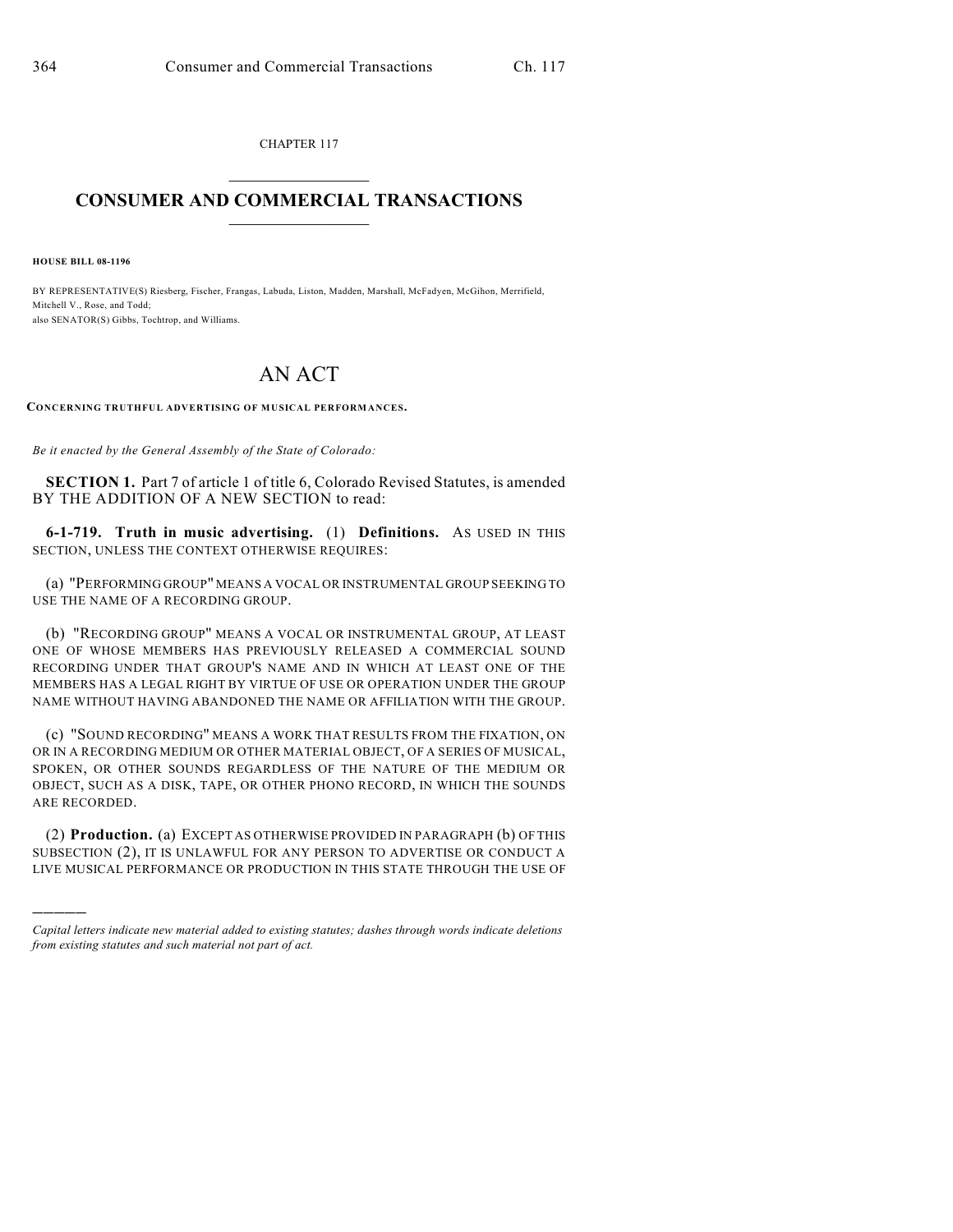A FALSE, DECEPTIVE, OR MISLEADING AFFILIATION, CONNECTION, OR ASSOCIATION BETWEEN A PERFORMING GROUP AND A RECORDING GROUP.

(b) PARAGRAPH (a) OF THIS SUBSECTION (2) DOES NOT APPLY IF:

(I) THE PERFORMING GROUP IS THE AUTHORIZED REGISTRANT AND OWNER OF A FEDERAL SERVICE MARK FOR THAT GROUP REGISTERED IN THE UNITED STATES PATENT AND TRADEMARK OFFICE;

(II) AT LEAST ONE MEMBER OF THE PERFORMING GROUP WAS A MEMBER OF THE RECORDING GROUP AND HAS A LEGAL RIGHT BY VIRTUE OF USE OR OPERATION UNDER THE GROUP NAME WITHOUT HAVING ABANDONED THE NAME OR AFFILIATION WITH THE GROUP;

(III) THE LIVE MUSICAL PERFORMANCE OR PRODUCTION IS IDENTIFIED IN ALL ADVERTISING AND PROMOTION AS A SALUTE OR TRIBUTE;

(IV) THE ADVERTISING DOES NOT RELATE TO A LIVE MUSICAL PERFORMANCE OR PRODUCTION TAKING PLACE IN THIS STATE; OR

(V) THE PERFORMANCE OR PRODUCTION IS EXPRESSLY AUTHORIZED BY THE RECORDING GROUP.

(3) **Restraining prohibited acts.** IN ADDITION TO THE ACTIONS AND REMEDIES SPECIFIED IN PART 1 OF THIS ARTICLE THAT MAY APPLY:

(a) **Injunction.** WHENEVER THE ATTORNEY GENERAL OR A DISTRICT ATTORNEY HAS REASON TO BELIEVE THAT A PERSON IS ADVERTISING, CONDUCTING, OR ABOUT TO ADVERTISE OR CONDUCT A LIVE MUSICAL PERFORMANCE OR PRODUCTION IN VIOLATION OF THIS SECTION AND THAT PROCEEDINGS WOULD BE IN THE PUBLIC INTEREST, THE ATTORNEY GENERAL OR DISTRICT ATTORNEY MAY BRING AN ACTION IN THE NAME OF THE STATE AGAINST THE PERSON TO RESTRAIN THAT PRACTICE BY TEMPORARY OR PERMANENT INJUNCTION.

(b) **Payment of costs and restitution.** WHENEVER A COURT ISSUES A PERMANENT INJUNCTION TO RESTRAIN AND PREVENT VIOLATIONS OF THIS SECTION AS AUTHORIZED IN PARAGRAPH (a) OF THIS SUBSECTION (3), THE COURT MAY, IN ITS DISCRETION, DIRECT THAT THE DEFENDANT RESTORE TO ANY PERSON IN INTEREST ANY MONEYS OR PROPERTY, REAL OR PERSONAL, THAT MAY HAVE BEEN ACQUIRED BY MEANS OF A VIOLATION OF THIS SECTION, UNDER TERMS AND CONDITIONS TO BE ESTABLISHED BY THE COURT.

(c) **Penalty.** A PERSON WHO VIOLATES THIS SECTION IS LIABLE TO THE STATE FOR A CIVIL PENALTY OF NOT LESS THAN FIVE THOUSAND DOLLARS NOR MORE THAN FIFTEEN THOUSAND DOLLARS PER VIOLATION, WHICH CIVIL PENALTY SHALL BE IN ADDITION TO ANY OTHER RELIEF THAT MAY BE GRANTED UNDER THIS SUBSECTION (3) BUT WHICH SHALL NOT BE CUMULATIVE WITH THE PENALTY SPECIFIED IN SECTION 6-1-112. EACH PERFORMANCE OR PRODUCTION THAT VIOLATES THIS SECTION CONSTITUTES A SEPARATE VIOLATION.

**SECTION 2. Effective date - applicability.** (1) This act shall take effect at